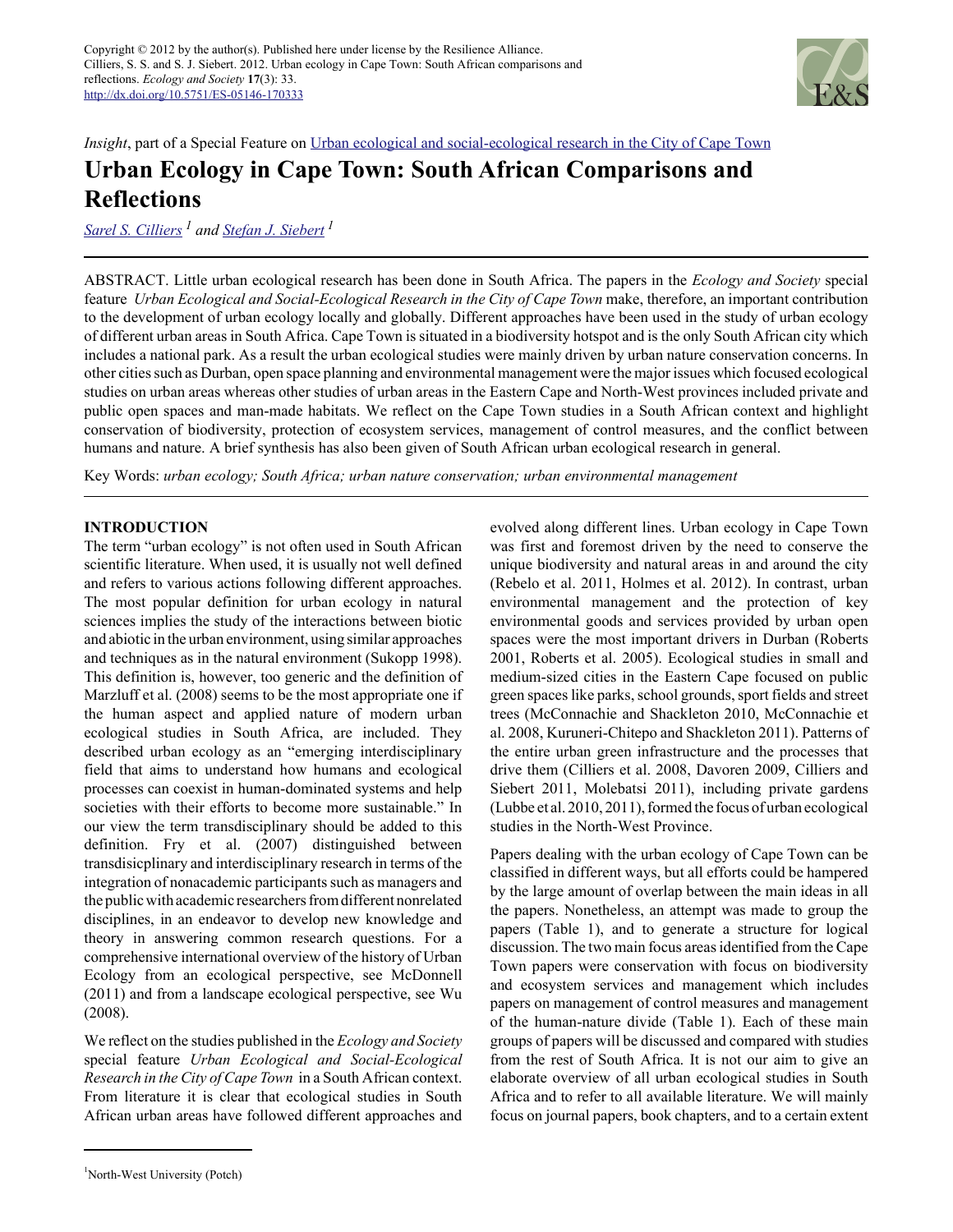| Conservation                                                                                                                                                                                                                                                                                                                    | Management                                                                                                                                                                                                                      |
|---------------------------------------------------------------------------------------------------------------------------------------------------------------------------------------------------------------------------------------------------------------------------------------------------------------------------------|---------------------------------------------------------------------------------------------------------------------------------------------------------------------------------------------------------------------------------|
| <b>Biodiversity</b><br>• Biodiversity hotspot, threats, systematic conservation planning –<br>Holmes et al. 2012.<br>• Threats of urbanization to biodiversity: harvesting for informal<br>trades – Petersen et al. 2012.<br>• Threat of biotic homogenization: sensitivity of an important<br>pollinator - Pauw and Louw 2012. | Control measures<br>Fire in the Table Mountain National Park (World Heritage Site) –<br>Van Wilgen et al. 2012.<br>Alien invasive plant control in the Table Mountain National Park<br>(World Heritage Site) – Van Wilgen 2012. |
| Ecosystem services<br>• Shifting of important ecosystem services over time: historical<br>development – Anderson and O'Farrell 2012.<br>• Rapid ecosystem service assessment based on transformation of<br>vegetation cover $-$ O'Farrell et al. 2012.                                                                          | Human-nature divide<br>• Co-management: unique vegetation types on the city fringes<br>(Cape Flats) – Graham and Ernstson 2012.<br>Conflict management: baboons in the Cape Peninsula – Hoffman<br>and O'Riain 2012.            |

**Table 1**. Main themes of the urban ecology papers focusing on Cape Town

unpublished dissertations and reports. We acknowledge that there is a wealth of grey literature, including many unpublished reports, websites, and even newspaper coverage on different aspects of urban ecology in many South African urban areas.

## **CONSERVATION OF BIODIVERSITY AND ECOSYSTEM SERVICES**

#### **Biodiversity**

The city of Cape Town is unique in terms of its high biodiversity, including a large diversity of endemic and endangered vegetation types and species, and should therefore be conserved (Holmes et al. 2012). Holmes et al. (2012) put the conservation importance of Cape Town in perspective, both locally and globally: "....nearly half of the country's most threatened ecosystems occur in Cape Town." and "Cape Town's Red List plant figures are higher than most countries in the world and to our knowledge exceed those listed for any other city." Due to the high conservation status of the Cape Floristic Region, extensive research on different aspects of the more natural areas in this region has been conducted.

The new millennium saw the coming of age of various research initiatives to establish a systematic conservation plan for the Cape Floristic region as one of the global biodiversity hotspots (Younge and Fowkes 2003, Cowling and Pressey 2003). The City of Cape Town lies within this hotspot and hence its land area was incorporated as part of the conservation plan. This provided a biodiversity theme to the early momentum of urban ecology in Cape Town. The city, therefore, formed part of several studies to identify areas of special conservation concern (Cowling et al. 2003, Rouget et al. 2003), which has recently culminated in Table Mountain being declared a National Park and granted World Heritage Status (Holmes et al. 2012, Van Wilgen et al. 2012). Urban ecological research in Cape Town is specifically addressing urbanization as one of the major challenges to conservation (Rebelo et al. 2011). The biodiversity studies of an urban ecological nature which

are featured in the special feature, recognize this problem and consider means whereby management authorities and the public could be involved to bridge the researchimplementation gap in conservation planning by moving away from pure academic exercises (Knight et al. 2008) to applied management actions (Gelderblom et al. 2003). The development of this approach is best illustrated by the removal of alien vegetation within the City of Cape Town and the rehabilitation of these lands to restore its biodiversity (Pryke and Samways 2009). It is obvious, therefore, that the history of conservation planning in the Cape Floristic Region has empowered Cape Town to become the leading municipality in South Africa in terms of protection of representative areas of terrestrial biodiversity in the city (Holmes et al. 2012). It can therefore be assumed that biodiversity issues formed a solid basis for the development of urban ecological research in Cape Town.

The biodiversity of the natural areas surrounding the other urban areas in South Africa has not been studied to the same extent as in Cape Town. While Cape Town chose to engage in systematic conservation planning, other urban areas were only starting to document their biodiversity due to a growing awareness that detailed ecological data was required for the implementation of conservation-orientated planning and management of urban open spaces (Cilliers et al. 2004). There are several examples of descriptive vegetation studies aiming towards classification of plant communities in several urban areas in South Africa. The vegetation of natural areas surrounding cities and fragmented areas inside cities have been described in Durban, KwaZulu-Natal (Roberts 1993), Potchefstroom, North-West Province (Cilliers et al. 1998, 1999), Bloemfontein, Free State (Dingaan et al. 2001), Johannesburg and Pretoria, Gauteng (Grobler et al. 2002, 2006) and Nelspruit, Mpumalanga (Wilken 2007). What distinguishes these studies from the initial vegetation studies in Cape Town are the description of vegetation of disturbed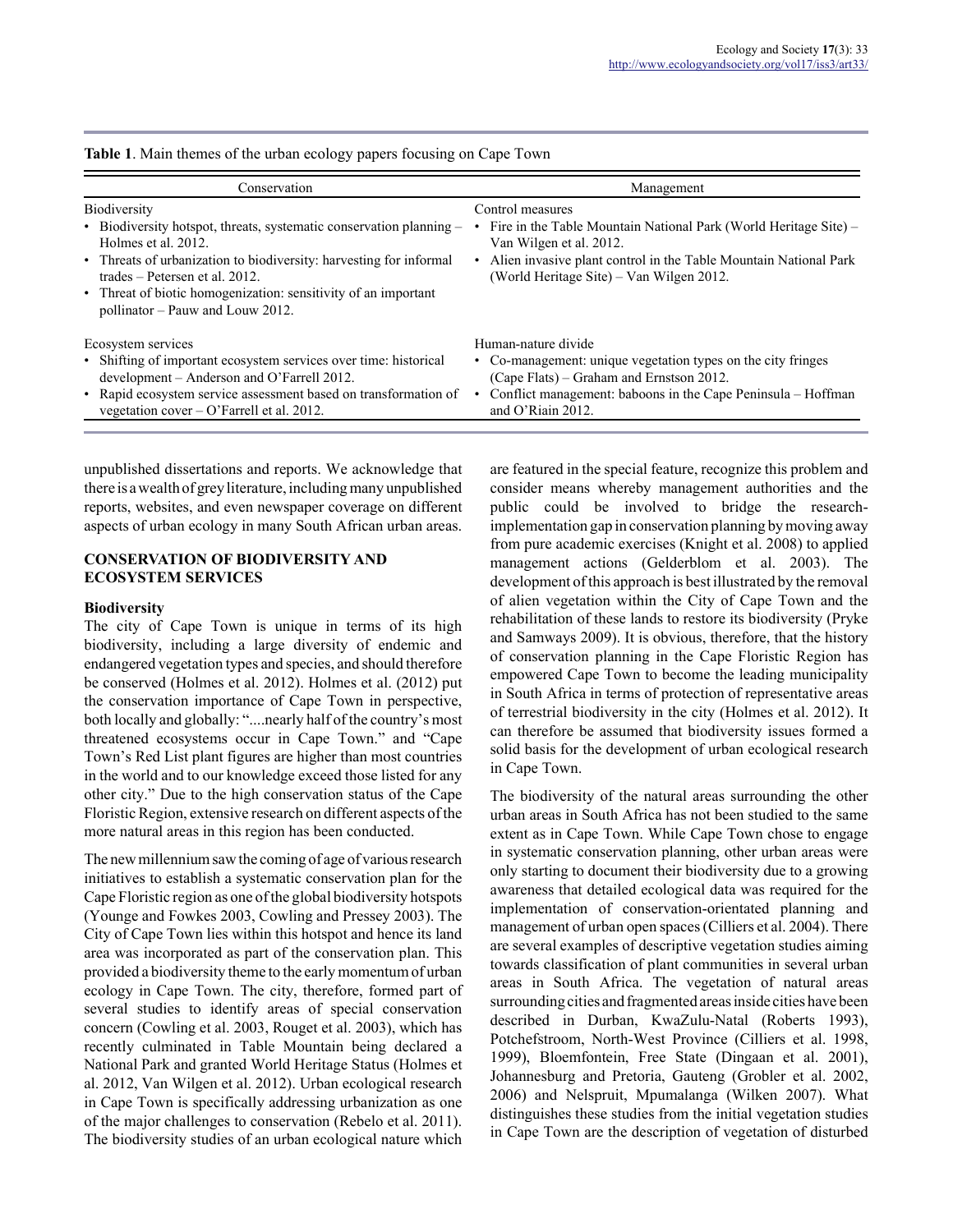and degraded areas as well. Additionally, in some of these areas the vegetation of intensively managed sites such as parks and pavements as well as road verges and railway embankments have been described (Cilliers and Bredenkamp 1998, 1999, 2000).

However, all these descriptive studies will only be of academic value if the data is not presented in an understandable format to local authorities for implementation in planning and management of urban open spaces (Cilliers et al. 2004). The development and implementation of a biodiversity plan for Cape Town is a good example of systematic conservation planning in action, where the data can actually be acted on by the local government. The biodiversity network of Cape Town includes existing conservation areas, and other areas that need to be conserved, namely critical biodiversity areas and critical ecological support areas (Holmes et al. 2012). The conservation plan further sets realistic biodiversity targets, which were determined after consultation with various stakeholders (Holmes et al. 2012). It was also determined that the scale on which conservation assessments were done was scientifically sound as the biodiversity of the mentioned areas are highly threatened and irreplaceable and more refinement of the biodiversity of the natural areas in the city was not a priority (Holmes et al. 2012). The development of an implementation strategy in which key stakeholders would be involved, has a much higher priority (Holmes et al. 2012). The city of Cape Town is fortunate, according to Holmes et al. (2012) in that they have a "dedicated biodiversity team" that is working hard to bridge the gap, as mentioned before, between scientific knowledge on conservation and actions at ground level. Descriptive vegetation studies in Durban formed a solid base for open space planning and it became the first of several South African municipalities to implement a Metropolitan Open Space System (MOSS) approach in urban nature conservation (Seppings et al. 1995, Cilliers et al. 2004). The aim of this approach was to shift the focus from conserving individual species to protecting functional plant communities, maintaining maximum sustainable biotic diversity and minimizing extinction (Roberts 1993, Seppings et al. 1995) by following a biogeographical perspective along the lines of the island biogeography theory (Poynton and Roberts 1985). The city of Durban does not have a systematic conservation plan dedicated to the city as in Cape Town, but the city is included in the KwaZulu-Natal provincial conservation plan; which was compared by Knight et al. (2006) to other studies on systematic conservation planning in South Africa.

The vegetation studies in Potchefstroom formed the basis of a comprehensive urban biotope mapping exercise, based on approaches followed in German cities (Sukopp and Weiler 1988). In the Potchefstroom study all the natural, semi-natural and man-made biotopes were described and mapped following a hierarchical classification approach, upon which the biotopes were evaluated in terms of their "worthiness of protection" based on a set of criteria (Cilliers et al. 2004). All the information was spatially explicit and was successfully transferred to the Integrated Development Plan (IDP) of the Potchefstroom Municipality (Drewes and Cilliers 2004). (See Cilliers et al. [2011] for a discussion of the resolved and unresolved policy issues in the global South, and a focus on spatial planning in South Africa, and in particular how the integrated development plans [IDP's] and spatial development frameworks [SDF's] were developed.) Applying the urban biotope mapping approach is labor and cost intensive and therefore, larger cities in South Africa opted for a systematic conservation planning approach in which the conservation of representative areas is promoted, as discussed earlier (Holmes et al. 2012).

## **Threats to biodiversity**

The pressure on the local government of Cape Town to conserve this biodiversity hotspot, which also has the highest per capita population growth rate of all South African cities (Holmes et al. 2012) is immense and a highly complex issue. Increased urbanization created a large threat to the unique biodiversity mainly due to habitat transformation and alien invasive plants (Holmes et al. 2012). Petersen et al. (2012) reported on another threat, the harvesting of native fauna and flora species for the informal trade, which occurs at higher levels than was previously thought. They questioned the ecological sustainability of these actions and stated that "indiscriminate harvesting and biodiversity substitution" are leading to cases of "resource stripping" in protected areas. The demand for products such as traditional medicine, food, building material, and firewood have increased excessively, mainly due to the migration of millions of rural South Africans to cities after 1994, and forms the backbone of an unregulated, unregistered economic enterprise in Cape Town (Petersen et al. 2012). The number of plant species used for medicinal purposes in Cape Town were compared by Petersen et al. (2012) to those in several other areas in South Africa, although these studies did not only focus on cities, but also included rural settlements with a very high demand for medicinal plants.

Specialists are highly sensitive to ecosystem change, while generalists are better adapted to the urban environment and Pauw and Louw (2012) indicate that there is a decline in specialist species, such as the Malachite sunbird, in urban areas. This could lead to biotic homogenization which may threaten native biodiversity (as described by McKinney and Lockwood 1999), both in terms of bird and plant species. A study by Van Rensburg et al. (2009) along an urban gradient in Pretoria, Gauteng supports the idea of biotic homogenization in urban areas. They, however, also found that bird species richness was significantly higher in the urban than in the semi-natural areas on the urban fringe, but alien species abundances were the highest.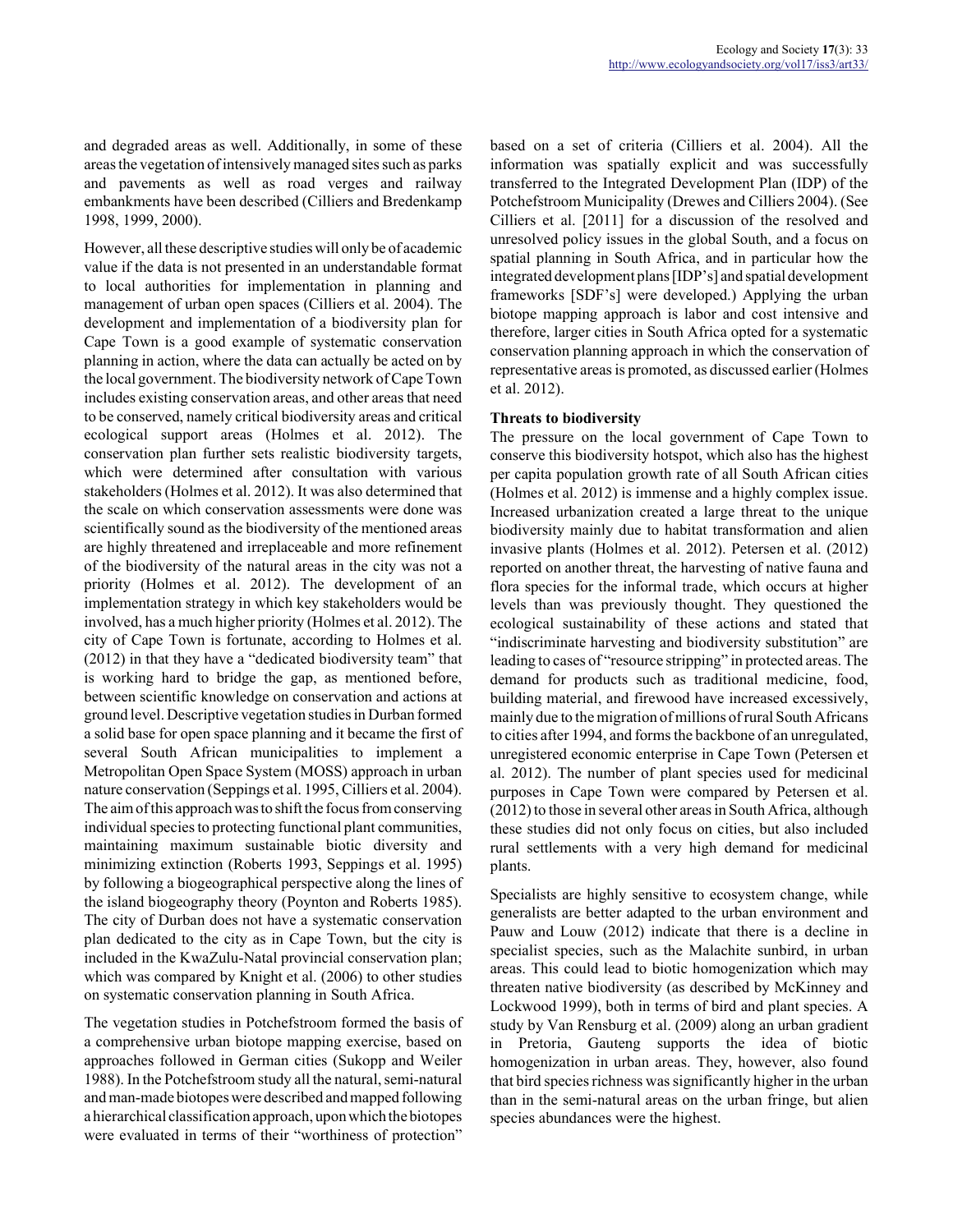Pauw and Louw (2012) suggested that the planting (in private and public open spaces) of indigenous plant species (with longtubed flowers) could restore the nectarivorous bird guild in Cape Town. They did, however, also ask the relevant question of whether the gene pool of wild plant populations would not be contaminated by closely related garden plants. This problem needs to be addressed by careful research on the preferred origin of garden plants. Avlonitis (2011) mentioned the importance of social interventions in terms of ecological integrity of previously degraded sites, which could also include gardens. Restoring more degraded urban fragments would increase connectivity between natural areas (Avlonitis 2011). On the other hand, Dures and Cumming (2010) stated that the conservation of high quality habitats is more important than the extension of current habitat networks with poor quality. The use of local indigenous species, subspecies, and ecotypes should be promoted through extensive restoration programs to counter the negative effects of biotic homogenization (Holmes et al. 2012). Habitat quality can also be ensured by addressing the homogenizing influences of invasive alien species (Dures and Cumming 2010).

Several studies in private domestic gardens in deep rural (Molebatsi 2011), rural (Davoren 2009), peri-urban, and urban areas (Lubbe 2011, Lubbe et al. 2010, 2011) in the North-West Province have shown the value of private gardens and the importance of studying their biodiversity and ecology, and indicate that they do not necessarily promote biotic homogenization. There is globally a growing realization of the importance of private gardens as part of the entire urban green infrastructure. Firstly due to the large surface area they cover in every city all over the world, secondly the linkage between themselves and other green areas, and thirdly, their contribution to urban biodiversity that forms the basis of several ecosystem services, as indicated in several papers, discussed by Cilliers et al. (2012). Urban domestic garden studies are extremely rare in South Africa, and this is not only ascribable to problems with accessibility, the dynamic nature of gardens, and the fact that they form unregulated habitats (Gaston et al. 2005a, Mathieu et al. 2007), but is also due to the perception that garden plants are mainly exotic and therefore of no ecological value. Gardens have, however, a great potential to maintain indigenous diversity and threatened species, even though they also contain alien species with the potential to become invasive (Lubbe et al. 2011). Both are good reasons to study urban domestic gardens. In the Tlokwe Municipal area domestic gardens have seven times more alien plant species than any of the other land-use types (Lubbe et al. 2010). Gardens ranked below natural areas in indigenous diversity but included more than double that of wetlands, parks, vacant lots, road verges, and railway reserves (Lubbe et al. 2010).

A general shift from urban nature conservation approaches towards the inclusion of humans as important ecological agents in the urban environment has been proposed in several studies, both in South Africa and abroad (Cilliers et al. 2004). Inclusion of social aspects in urban ecological studies has been addressed in different ways in Cape Town, Durban, and urban areas in the North-West Province (Cilliers 2010). Social aspects are nowhere more appropriate to study than in the urban domestic gardens of South African cities with their steep socio-economic gradients (Lubbe et al. 2010). Furthermore, garden studies of the Batswana people in the North-West Province have indicated that gardens form an important Indigenous Knowledge system in deep rural and rural areas but not in peri-urban areas, where the gardens of black ethnic groups have a layout similar to European gardens (Molebatsi et al. 2010). These studies form a good background to further studies in how the use of utilitarian plants (also indigenous plants) could improve the livelihood of poor communities. Garden studies from more cities in South Africa (also in Cape Town) would dramatically increase our knowledge about the social and ecological aspects of the entire urban green infrastructure. Urban domestic gardens have the ability to provide ecosystem goods and services, wildlife habitat, and corridors between semi-natural areas (Savard et al. 2000, Davies et al. 2009). From a financial point of view, the garden fraction of the city engulfs large sums of money in the form of management costs (Gaston et al. 2005b). However, gardens can also generously contribute to biodiversity enhancement in urban areas if resources are applied correctly. Garden floras are extremely important as plants provide food and habitat prospects for other taxa (Smith et al. 2006*a,b*, Pauw and Louw 2012). The high species richness, as well as the extent of private gardens in cities, provides many opportunities for conservation by the general public.

#### **Ecosystem services**

Even in a city like Cape Town that is situated in a biodiversity hotspot, all stakeholders do not regard its unique biodiversity as reason enough to qualify the conservation of the remaining natural areas in and around the city. An additional approach which shows the importance of biodiversity to human wellbeing is the provision of numerous goods and services by natural ecosystems (O'Farrell et al. 2012). A historical analysis of the development of Cape Town from an ecological perspective has shown, amongst other aspects, the shift in emphasis of different ecosystem services, as certain ecological processes were either conserved or exploited (Andersen and O'Farrell 2012). Spatial models were developed to show the effect of three different land transformation scenarios on nine different ecosystem services classified in four themes, namely agricultural provision, water run-off regulation, ground water, and coastal zone protection (O'Farrell et al. 2012). Basic provisioning services such as water, grazing, and firewood have shifted beyond the city boundary, which is not a critical issue (Andersen and O'Farrell 2012, O'Farrell et al. 2012). The fact that regulatory services such as coastal zone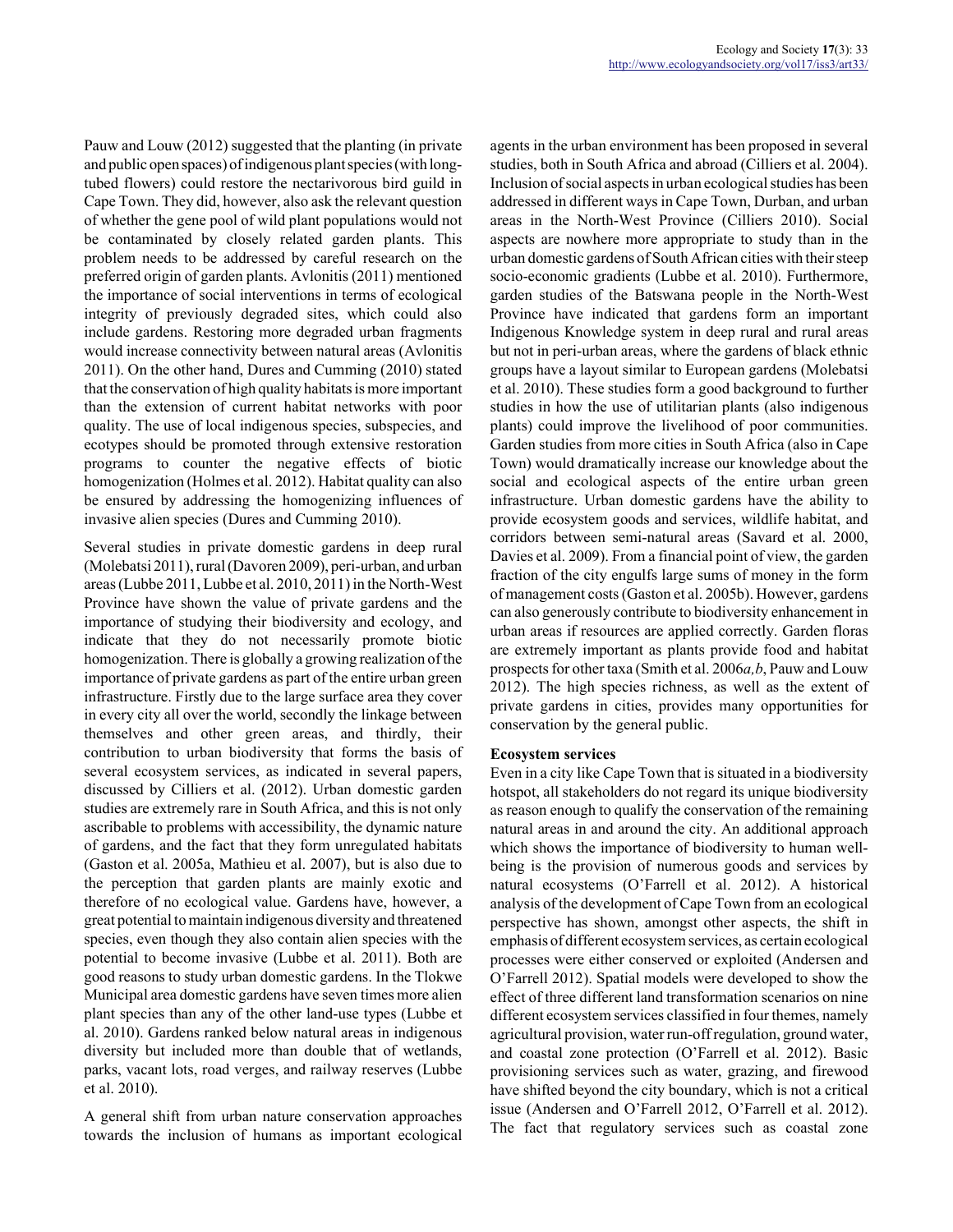protection and flood mitigation were shown to deteriorate significantly is, however, critical to urban sustainability (O'Farrell et al. 2012). The only way to deal with this critical issue is to incorporate the mentioned spatial models in city planning which will most likely require trade-offs. Although the ecosystem service approach is valuable to sensitize various stakeholders about the value of biodiversity (Roberts et al. 2005), the approach of selecting and protecting only those areas with the highest values of ecosystem services will be detrimental from a biodiversity perspective, according to O'Farrell et al. (2012). They proposed, therefore, that biodiversity in a hotspot such as Cape Town should override ecosystem services, as rationale for conservation, in certain cases.

Two other South African studies contradicted the above mentioned proposal, to a certain extent, in that they proposed that conservation should be based on priority areas in terms of provision of ecosystem goods and services (EGS). The more recent of the two is the assessment of priority areas for ecosystem service management in South African grasslands, not focusing on urban areas as such (Egoh et al. 2011), and the second study is the earlier application of the EGS and resource economics approach in Durban (Roberts et al. 2005). Durban, influenced by international ecosystem service research, and driven by issues such as a global focus on sustainable development and a necessity to address the basic needs of all urban residents, implemented the EGS approach as early as 1994 (Roberts et al. 2005). In Durban, the emphasis clearly shifted from biodiversity conservation towards EGS provisioning by the Durban metropolitan open space system (D'MOSS) network (Roberts et al. 2005). Durban relied heavily on international research (Costanza et al. 1997) to select the ecosystem service types. Although more ecosystem services were assessed than in Cape Town (17 vs. 9), those in Durban were not as specific, and included general aspects such as food production, gas regulation, climate regulation and water supply (Roberts et al. 2005). The EGS of a variety of open-space cover types were evaluated and it was determined that floodplains, wetlands and forests hold the potential to supply a wider range of services than any of the other open spaces. They did not only focus on the supply of ecosystem services by urban open spaces, but the demand for these services was also determined (Roberts et al. 2005). Communities without access to high levels of utility services or infrastructure are those with the highest demand on ecosystem services to fulfill their basic needs (Roberts et al. 2005).

Additionally, the monetary values of the different ecosystem services were determined for different land-cover types in Durban using the average global values as determined by Costanza et al. (1997). The replacement value of all the EGS delivered by the Durban open spaces was estimated at R 3.1 billion per annum, excluding the value of tourism in Durban (R 3.3 billion). It was acknowledged that although resource economics is a useful tool, it still has uncertainties that need to be addressed, as some EGS are intangible and difficult to quantify in economic terms (Roberts et al. 2005). Some of these problems were addressed in Cape Town but were not discussed in any of the contributions in this feature. An economic valuation of those EGS regarded as the most important by decision makers in the city of Cape Town (tourism, recreation, aesthetics and sense of place, space for biota, water purification and waste treatment, and natural hazard regulation) was completed by De Wit et al. (2009) focusing on financial decision-makers to invest in the city's urban natural assets. The economic valuation of these EGS seem to be more objective than in Durban, in that four economic valuation techniques were used (market prices, shadow prices, direct proxies, or nonmarket methods), individually or in combination (De Wit et al. 2009). The application of these efforts in city management and budget allocation are, however, important challenges that need to be addressed. According to TEEB (2011) the EGS valuation process was integrated into the business plan of Cape Town, but did not influence financial policy and budget allocations towards "green issues". This is probably still due to a lack of understanding of the value of the city's natural assets and competing demands with a strong bias towards service delivery rather than the protection of ecosystem services.

## **CONTROL MEASURES AND THE HUMAN-NATURE DIVIDE?**

Several of the papers in the special feature acknowledged the fact that in order to conserve the unique biodiversity in the Cape Town setting of high population density with informal settlements on the urban fringe, several aspects such as environmental control measures (fire and plant invasions) and conflict between humans and nature (the human-nature divide) need to be managed. Although these two aspects of management are separated in Table 1, they will be discussed collectively, because control measures often highlight the division between humans and nature. The challenge is to integrate ecological, conservational, social, and economical issues into a sound management plan which incorporates the entire city, not only the natural areas with their unique biodiversity. In our view the Cape Town studies are still lacking in this regard, but so are most published urban ecological studies in South Africa. One exception is an earlier study from the Lotus River in Cape Town (Grobicki 2001) which reported on an integrated approach to address urban catchment management. This is an example of a participatory approach in terms of data-gathering, information sharing and management, through a Catchment Committee which included key stakeholders that could participate in decisionmaking and the implementation of recommendations. In the study, physical-chemical, microbiological, macro-invertebrate, and vegetation information were integrated with demographic,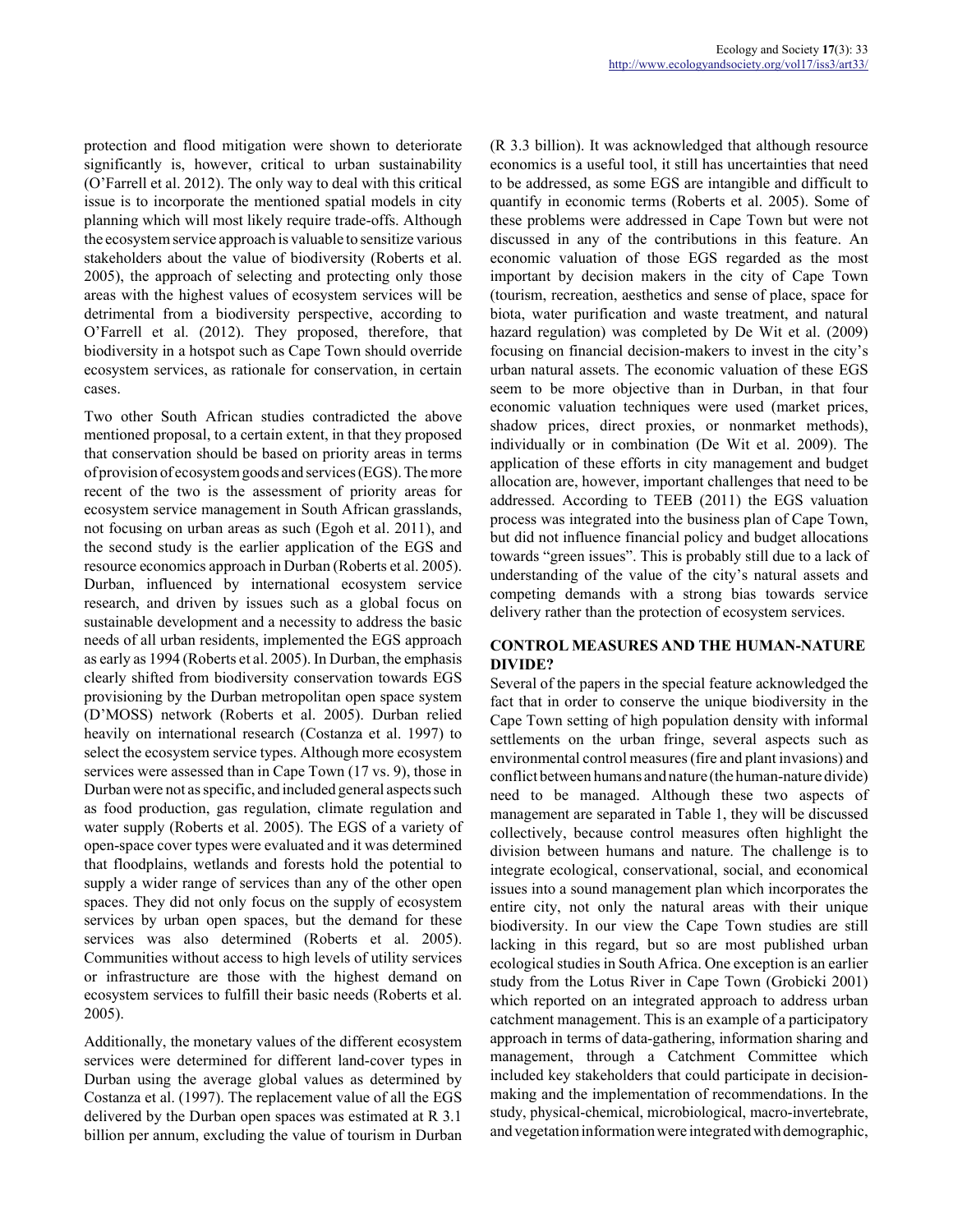socio-economic, and hydro-geological information within a GIS platform (Grobicki 2001). This integrated approach serves as a good example for catchment management in other urban areas in South Africa. Environmental management efforts in Durban (Roberts 2008, 2010, Roberts et al. 2011, Roberts and Diederichs 2002), that will be discussed later, also aimed to follow an integrated approach.

As indicated earlier, Cape Town is the only city in South Africa that has a National Park within its borders. This is a huge asset but it also creates complexity and conflict unsurpassed by any other city or national park in South Africa. Two of the complex management issues facing the Table Mountain National Park (TMNP) are elaborately discussed by Van Wilgen (2012) and Van Wilgen et al. (2012). The management of the fire-adapted and fire-prone fynbos ecosystem in the TMNP is loaded with conflict, due to the need for prescribed burning to achieve ecological goals versus prevention and suppression of wildfires for the safety of humans on the outer boundary of the Park (Van Wilgen et al. 2012). This requires integration of both ecological and societal aspects in the development of an adaptive fire management plan, because the effects of fire regime changes are not well understood. Additionally, the fire management plan of the Park needs to be broadened to also include the city and surrounding areas, which is a major challenge, as safety will be the primary goal and not biodiversity conservation (Van Wilgen et al. 2012). Although fire is always a safety and health hazard in all South African cities which contain fragmented natural areas, or natural and conserved areas on the urban fringes, especially in the Grassland and Savanna biomes (fire forms an important driver in the maintenance and conservation of African savanna ecosystems [Govender et al. 2006]), no literature explicitly focusing on fire management in urban areas exist for the rest of South Africa. Cilliers et al. (2008) mentioned the importance of removal of biomass in grasslands in cities through burning or mowing and acknowledged that burning in urban areas requires careful planning and management.

Another complex issue in TMNP management is the clearing of alien invasive species, including trees that are of economic importance in plantation forestry. This issue has drawn quite a lot of reaction from the general public, ranging from acceptance to extreme criticism in the local press. Van Wilgen (2012) presents an excellent example of how to deal with public perceptions, often misinformed, that alien plants are still valuable in conservation areas. Some of the perceptions (e.g. high tree cover increases rainfall) can be easily countered based on facts and scientific interpretations, while other concerns (e.g. trees sequester carbon) have some validity and are addressed as trade-offs, where the negative impacts exceed the benefits (Van Wilgen 2012). The most difficult perceptions to address are those from an aesthetic or value-driven basis, and the only way to deal with those are in terms of a global responsibility to protect the native ecosystems, as TMNP is a declared World Heritage Site (Van Wilgen 2012). Dealing with the mentioned concerns of the public in the local press also implies some sort of environmental education and "promotes awareness of the problem of invasive alien plants, and the benefits of their control" (Van Wilgen 2012). In terms of the rest of South Africa, the same arguments used for TMNP would not always be valid to warrant the removal of alien species in cities, even in conservation areas in cities. We observed a gross misconception, especially in terms of the removal of eucalyptus plantations (mainly *Eucalyptus camaldulensis* and *E. sideroxylon*) in urban areas in the North-West Province (not a biodiversity hot spot!), with the only "trade-offs", economic exploitation by the "foresters" and excessive erosion (*personal observation*). *Eucalyptus* trees in the northern parts of South Africa are extensively used as resting sites for the red listed (vulnerable) hawk, *Falco naumannii* (Lesser Kestrel) as well as breeding sites for *Haliaeetus vocifer* (African Fish Eagle) (Henk Bouwman, ornithologist NWU *personal communication*).

Holmes et al. (2012) referred to several studies in South Africa which have indicated that implementation of conservation principles are only possible if socio-economic issues are taken into consideration with the inclusion of all the relevant stakeholders. A comanagement approach was followed in selected areas in Cape Town as local residents were involved in conservation-orientated management of ecologically important areas (Graham and Ernstson 2012). Although Cape Town is taking a leading role amongst South African municipalities in terms of transdisciplinarity, the engaging of local residents in resource management can be challenging. Interviews with participants of the comanagement program in Macassar dunes have indicated that they regard this exercise as valuable. Education, awareness raising and changing values were regarded as the strong points, but to the contrary there were more negative issues in terms of legitimacy, trust, and commitment (Graham and Ernstson 2012). As will be discussed later, the Durban municipality focused on community and other key stakeholder's participation throughout the development of their environmental management system (Roberts et al. 2002) and more recently the development of a "community ecosystem-based adaptation (EBA)" approach to deal with challenges of climate change (Roberts 2010, Roberts et al. 2011).

Spatial ecology was used to inform human-baboon conflict management in the Cape Peninsula and indicated that landscape management is a preferred management approach to the removal of nuisance troops (Hoffman and O'Riain 2012). The most sustainable ways to manage human-baboon conflict include the conservation of low-lying habitats, increasing the distance between the urban edge and sleepingsites, and preventing access to anthropogenic food sources, forcing baboons to rely on natural food sources which will increase their home ranges, and reduce conflict with humans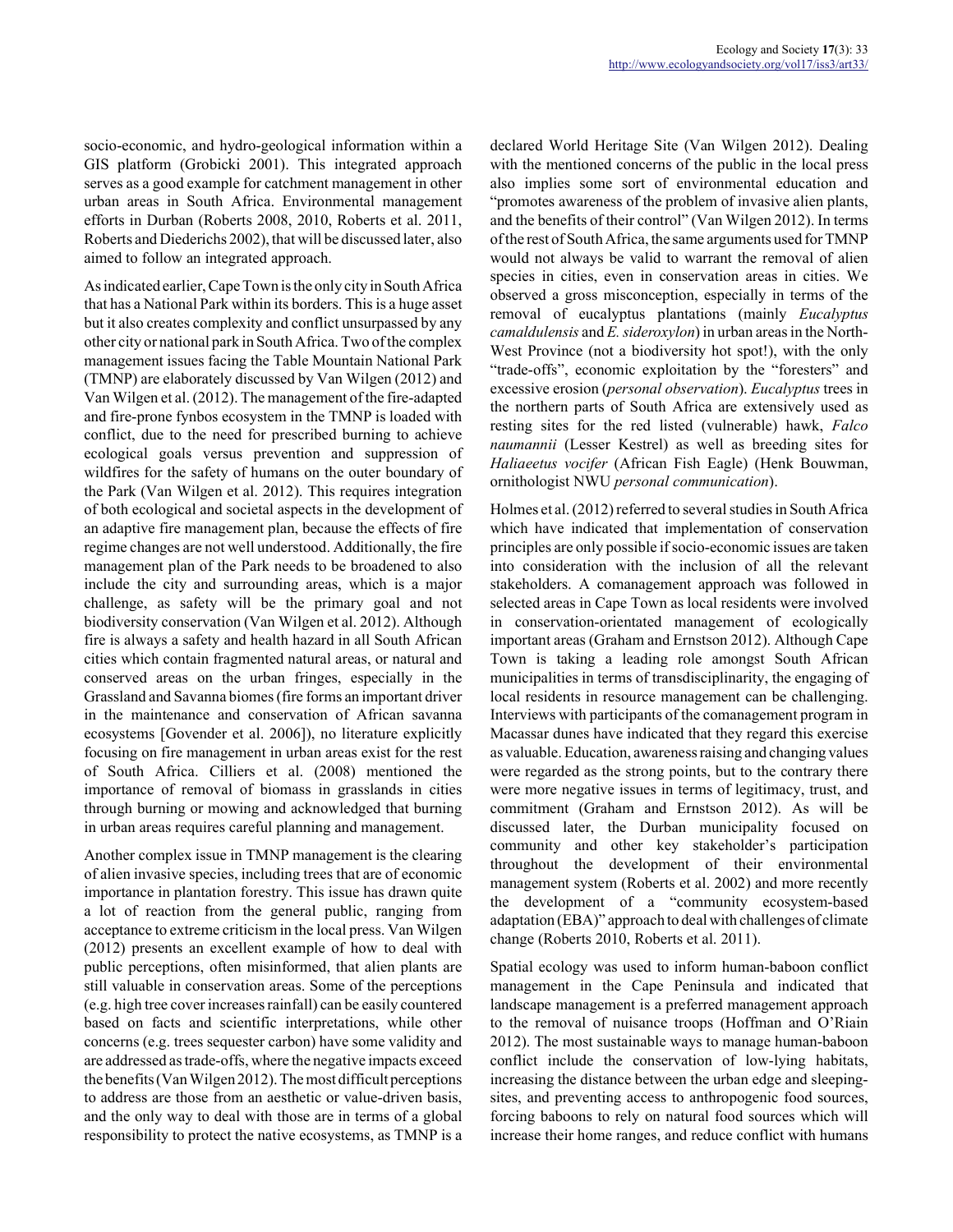(Hoffman and O'Riain 2012). Urban wildlife management research is quite rare in other South African cities and few published reports were found. The use of feeding stations in decreasing the effects of feral cats on urban wildlife and improving their management on the university grounds of Howard College campus, UKZN in Durban (a registered conservancy), was explored by Tennent and Downs (2008). The results confirmed earlier findings in the UK that the activity patterns of feral cats were not correlated to prey activities, but coincide with the arrival of feeders with food. This seems to be positive in terms of the protection of urban wildlife, but feral cat densities are increasing in response to an abundant supply of food, which will definitely implicate feral cat management (Tennent and Downs 2008).

As was indicated earlier, urban ecology in Durban is driven by an environmental management approach and can be regarded as the leading city in South Africa in this regard (Roberts 2008). In 1994 Durban was the first local government which accepted the challenge to implement Local Agenda 21 (LA21), with the major objective to develop an environmental management system (EMS) after a process of consultation and consensus with their residents (Roberts et al. 2001, Roberts and Diederichs 2002). Agenda 21 is a local action plan that originated from the Earth Summit of the United Nations in Rio in 1992 focusing on the implementation of integrated strategies to address the issue of environmental degradation and the promoting of sustainable development in all countries (Robinson 1993). The EMS aimed to integrate social, economic and ecological concerns in all planning and development actions in Durban (Roberts and Diederichs 2002). From 2002 to 2006 Durban entered into a process to institutionalize climate change which forms part of a South African initiative to respond to the Cities for Climate Protection campaign (CCP) of the International Council for Local Environmental Initiatives (ICLEI) (Roberts 2008). A milestone of this initiative was the completion of a greenhouse gas emissions inventory and the successful implementation of several energy saving projects, which have also lead to the development of a Municipality Climate Protection Program (MCPP) focusing on mainstreaming the climate change debate in Durban (Roberts 2008). Major institutional and resource challenges in motivating local government to realize their responsibility in terms of climate change adaptation were realized. It was also proposed that new links between the biodiversity, climate protection and disaster management functions, are important to address the climate change challenge (Roberts 2010). Realization of the close connection between human and ecological systems has led to the development and application of the concept of "community ecosystem-based adaptation" (EBA) (Roberts et al. 2011). EBA includes biodiversity and EGS as part of a bigger strategy assisting all the stakeholders in adapting to the negative effects of climate change through sustainable management,

conservation and the restoration of ecosystems and their services. A lack of research on important issues such as the impact of climate change on urban biodiversity, was also recognized (Roberts et al. 2011).

Although smaller municipalities in South Africa have participated in the CCP program of ICLEI, they lack sufficient baseline data on the ecology of cities (Cilliers 2010, Cilliers et al. 2011) to advise the development of IDP's. As indicated earlier, descriptive studies were conducted in some of these smaller cities, but there was a lack of information on the influence of urbanization (human impacts) on biodiversity and ecological processes. An internationally accepted and widely applied approach, the urbanization gradient approach (McDonnell and Pickett 1990) was used as a framework to study human-induced landscape changes in the North-West Province. The effects of urbanization on the species and functional diversity of plants, arthropods and microorganisms in grasslands were elucidated using an urban-rural gradient approach (Jonas 2007, Du Toit 2009, Janse Van Rensburg 2010). The urban-rural gradient is complex and needs to be quantified in more detail than the traditional use of a linear gradient. Initially the V-I-S approach (Ridd 1995) was followed using the relationship of the percentage vegetation cover (V), impervious surfaces (I) and soil cover (S) of the areas surrounding sample plots. Later a more accurate urbanrural gradient quantification approach developed for Australia (Hahs and McDonnell 2006) was tested and successfully adapted to be used in South Africa (Du Toit 2009). This quantification method followed a landscape ecological approach, and satellite imagery and spatial analysis were used to calculate the values of 12 different measures in two categories, namely landscape metrics, and demographic- and physical variables (Du Toit and Cilliers 2011). The main contribution of this research was in terms of the establishment of a standard set of urbanization measures that can be used in comparing cities of different sizes and in different countries, and in discussing seven important aspects that determine "effective comparative gradient research" (Du Toit and Cilliers 2011).

Comparative urban ecological research between cities is extremely important to improve our understanding of how different components of urbanization influence ecological patterns and processes, with the main goal to increase the outcomes of conservation and the quality of life for all urban residents (Hahs et al. 2009*a*). Comparing different cities, locally and abroad, will contribute greatly to our knowledge of the ecology of urban areas. This will be enhanced by the heterogeneity of South African urban areas both as a result of unique and diverse vegetation types and unique and complex anthropogenic influences, driven by steep socio-economic gradients. There are other examples of studies along urbanization gradients in South Africa (apart from those in the North-West Province) where the gradients were characterized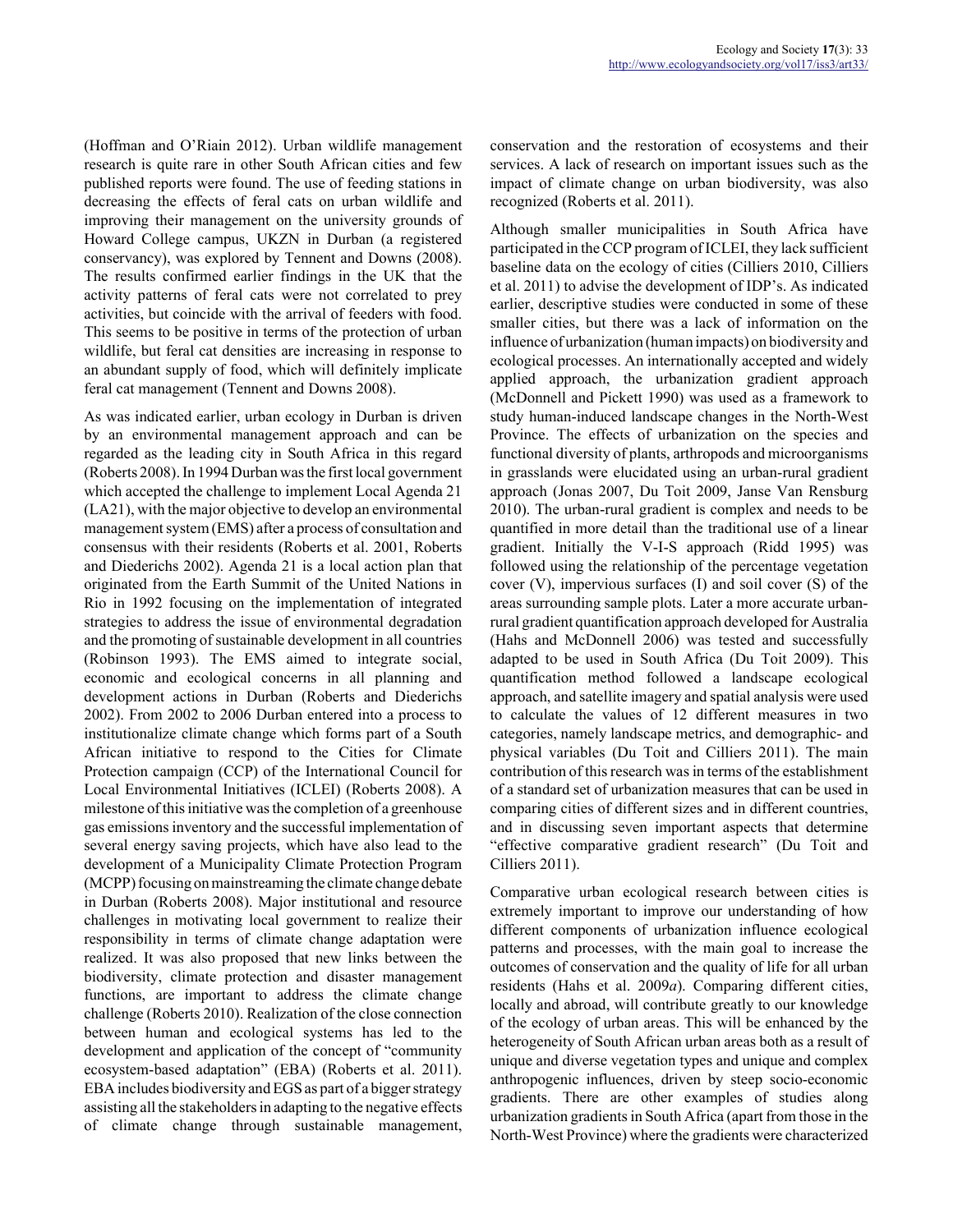by a single factor, for example the distance from the nearest natural plants pollinated by sunbirds in Cape Town (Pauw and Louw 2012) or by using land-cover classes, namely urban, suburban, and semi-natural within a 250 m radius around each study site in Pretoria (Van Rensburg et al. 2009). Although these types of studies will not enable comparative studies, it could be useful to determine the effect of urbanization (in general) on species in local context. It should be remembered though, that if the characterization of the gradient is too simplistic, less information will be available to determine which of the variables of urbanization can lead to a better understanding of the causal factors; whereas if distance alone is used to characterize a gradient, it could be related to any number of aspects of urbanization (Hahs et al. 2009a).

Only a few examples of comparative urban ecological research exist in South Africa. Molebatsi et al. (2010) compared species diversity and garden layout of homegardens of the Batswana ethnic group in deep rural, rural, and peri-urban areas in the North-West Province. The results indicated an increase in alien species, decrease in utilitarian species and a change in garden layout from a traditional to a westernized approach. In the Eastern-Cape, McConnachie et al. (2008) and McConnachie and Shackleton (2010) quantified the differences in size and state of public green spaces between different cities and indicated that in lower income areas the green spaces are much smaller with a lower quality, a legacy of separate development of the past. Global comparisons including South African urban areas are even rarer. Hahs et al. (2009b) compared the plant species diversity of Cape Town with 21 other cities to determine plant extinction rates, and Cilliers et al. (2008) reported similar patterns of exotic plant invasions in urban and rural grasslands in South Africa and Australia.

## **CONCLUSIONS**

Urbanization is a reality and a major threat to prevailing ecosystems and human health and well-being. Urban ecology has much to contribute towards the promotion of sensible development and monitoring of ecosystems, specifically in a global biodiversity hotspot, but also in the broader South African context. Despite the tangible environmental degradation around our cities, very little research is being done in urban environments, (with exceptions the likes of Cape Town and Durban and some urban areas in the North-West Province and Eastern Cape), to identify these problems and to find solutions to solve them.

Urban ecological research requires stakeholder participation and collaboration between researchers in urban ecology towards an in depth understanding of the feats achieved in different urbanization sectors. Prior to this account, the history and future of urban ecology in South Africa has never been considered. It is the "Cinderella" of the natural sciences; maybe because it has it's "feet" also deeply rooted in the social and physical sciences with application value in conservation, spatial planning and environmental management. Urban ecology can therefore be regarded as truly an integrative science. Hopefully this very informative series of papers on the urban ecology of Cape Town and the reflections and comparisons in this paper, will educate scientists about the possibilities that urban ecology holds for their own research specializations and possible applications.

It is evident that urban ecology is driven by different needs and requirements at provincial and even municipal levels. Cape Town's urban ecology was born out of its rich biodiversity, with scientists laying sound foundations for the next phase of urban ecology that will, hopefully, not only be interdisciplinary, but also transdisciplinary. Early indications are, considering the content of the papers in this special feature, that the way forward for urban ecology in Cape Town is indeed so. Although many of the urban ecological studies in South Africa have a strong applied nature, they do contribute to the development of urban ecological theory. These studies accept and address most of the principles that Cadenasso and Pickett (2008) proposed for the development of a successful theory of urban ecosystems, namely that cities should be regarded as ecosystems, spatially heterogeneous, dynamic, containing interacting human and natural processes, and important functional ecological processes.

The further development of urban ecology in South Africa relies heavily on continuation of academic and applied research in the urban areas mentioned in this reflection paper, as well as extension to other urban areas. Different approaches were used and will be used in urban ecological studies in South Africa. Future research should focus on including the entire urban green infrastructure (including private and public open spaces as well as man-made habitats), integration of different academic disciplines (and nonacademic contributions), comparing the ecology between cities locally and globally, studying ecological patterns and the processes (biological, physical and socio-economical) driving them, as well as understanding the mechanisms behind the processes. The study of urban ecosystems in South Africa and elsewhere, should therefore aim to investigate, model and monitor the linkages between ecological and social systems, as explained and summarized by Zipperer et al. (2011) and already attempted for rural areas in South Africa, focusing on a socioecological systems view using the resilience approach (Pollard et al. 2008).

*Responses to this article can be read online at: http://www.ecologyandsociety.org/vol17/iss3/art33/ responses/*

## **Acknowledgments:**

*This paper is a product of the Urban Ecology CityLab which is part of the CityLab programme of the African Centre for Cities at the University of Cape Town. The African Centre for*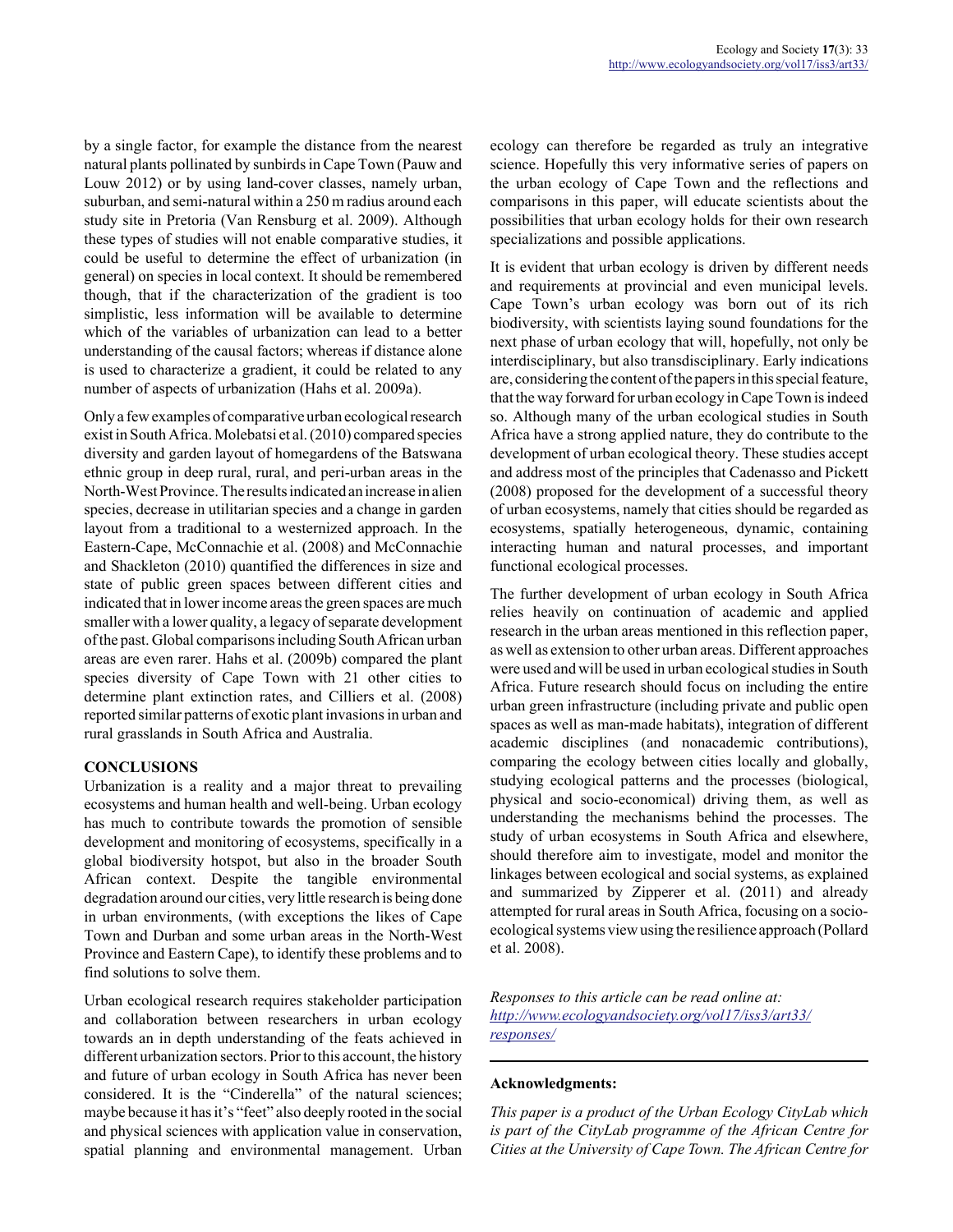*Cities' CityLab programme is funded through the Mistra Urban Futures network (which is funded by Mistra the Foundation for Strategic Environmental Research and the Swedish International Development Cooperation Agency), the Provincial Government of the Western Cape (Department of Human Settlements) and the City of Cape Town.*

## **LITERATURE CITED**

Anderson, P. M. L., and P. J. O'Farrell. 2012. An ecological view of the history of the City of Cape Town. *Ecology and Society* 17(3):28. http://dx.doi.org/10.5751/ES-04970-170328

Avlonitis, G. 2011. Understanding urban ecology: exploring the ecological integrity of small scale greening interventions in the City of Cape Town. Unpublished Masters Dissertation, University of Cape Town.

Cadenasso, M. L., and S. T. A. Pickett. 2008. Urban principles for ecological landscape design and management: scientific fundamentals. *Cities and the Environment* 1(2), article 4, htt p://escholarship.bc.edu/cate/vol1/iss2/4.

Cilliers, S. S. 2010. Social aspects of urban biodiversity – an overview. Pages 81-100 in In N. Müller, P. Werner and J. G. Kelsey, editors. *Urban biodiversity and design*. Wiley-Blackwell, Oxford. http://dx.doi.org/10.1002/9781444318654. ch4

Cilliers, S. S., and G. J. Bredenkamp. 1998. Vegetation analysis of railway reserves in the Potchefstroom Municipal Area, North-West Province, South Africa. *South African Journal of Botany* 64(5):271-280.

Cilliers, S. S., and G. J. Bredenkamp. 1999. Analysis of the spontaneous vegetation of intensively managed urban open spaces in the Potchefstroom Municipal Area, North-West Province, South Africa. *South African Journal of Botany* 65  $(1):59-68.$ 

Cilliers, S. S., and G. J. Bredenkamp, 2000. Vegetation of roadside verges on an urbanization gradient in Potchefstroom, South Africa. *Landscape and Urban Planning* 46:217-239. http://dx.doi.org/10.1016/S0169-2046(99)00057-2

Cilliers, S. S., and S. J. Siebert. 2011. Urban flora and vegetation: patterns and processes. Pages 148-158 in J. Niemela, J. Breuste, T. Elmqvist, G. Guntenspergen, P. James ..and N. E. McIntyre, editors. *Urban ecology: Patterns, Processes and Applications.* Oxford University Press, Oxford.

Cilliers, S. S., L. L. Schoeman, and G. J. Bredenkamp. 1998. Wetland plant communities in the Potchefstroom municipal area, North West Province, South Africa. *Bothalia* 28 (2):213-229.

Cilliers, S. S., G. J. Bredenkamp, and E. van Wyk. 1999. Urban nature conservation: vegetation of natural areas in the Potchefstroom municipal area, North west province, South Africa. *Koedoe* 42 (1):1–30. http://dx.doi.org/10.4102/koedoe. v42i1.218

Cilliers, S. S., N. Müller, and J. E. Drewes. 2004. Overview on urban nature conservation: situation in the westerngrassland biome of South Africa. *Urban Forestry and Urban Greening* 3:49-62. http://dx.doi.org/10.1016/j.ufug.2004.04.003

Cilliers, S. S., N. S. G. Williams, and F. J. Barnard. 2008. Patterns of exotic plant invasions in fragmented urban and rural grasslands across continents. *Landscape Ecolog*y 23:1243-1256. http://dx.doi.org/10.1007/s10980-008-9295-7

Cilliers, S. S., J. E. Drewes, M. J. du Toit, and D. P. Cilliers. 2011. Urban ecology: policy issues resolved and unresolved. Pages 225-245 in H. S. Geyer, editor. *International Handbook of Urban Policy, Volume 3: Issues in the Developing World.* Edward Elgar Publishing, Cheltenham.

Cilliers, S. S., S. J. Siebert, E. Davoren, and C. S. Lubbe. 2012. Social aspects of urban ecology in developing countries, with an emphasis on urban domestic gardens. Pages 123-138 in M. Richter and U. Weiland, editors. *Applied urban ecology: a global framework*. Wiley-Blackwell, Chichester. http://dx.doi. org/10.1002/9781444345025.ch10

Costanza, R., R. d'Arge, R. de Groot, S. Farber, M. Grasso, B. Hannon, K. Limburg, S. Naeem, R. V. O'Neill, J. Paruelo, R. G. Raskin, P. Sutton, and M. van den Belt. 1997. The value of the world's ecosystem services and natural capital. *Nature* 387:253-260. http://dx.doi.org/10.1038/387253a0

Cowling, R. M., R. L. Pressey, M. Rouget, and A. T. Lombard, A. T. 2003. A conservation plan for a global biodiversity hotspot – the Cape Floristic Region, South Africa. *Biological Conservation* 112:191-216. http://dx.doi.org/10.1016/S0006-3207  $(02)00425 - 1$ 

Cowling, R. M., and R. L. Pressey. 2003. Introduction to systematic conservation planning in the Cape Florstic Region. *Biological Conservation* 112:1-13. http://dx.doi.org/10.1016/ S0006-3207(02)00418-4

Davies, Z. G., R. A. Fuller, A. Loram, K. Irvine, V. Sims, and K. J. Gaston. 2009. A national scale inventory of resource provision for diversity within domestic gardens. *Biological Conservation* 142:761-771.

Davoren, E. 2009. Patterns of plant diversity in the settlement of Ganyesa, North-West Province, South Africa. Unpublished Masters Dissertation, North-West University, Potchefstroom. URI: http://hdl.handle.net/10394/5676.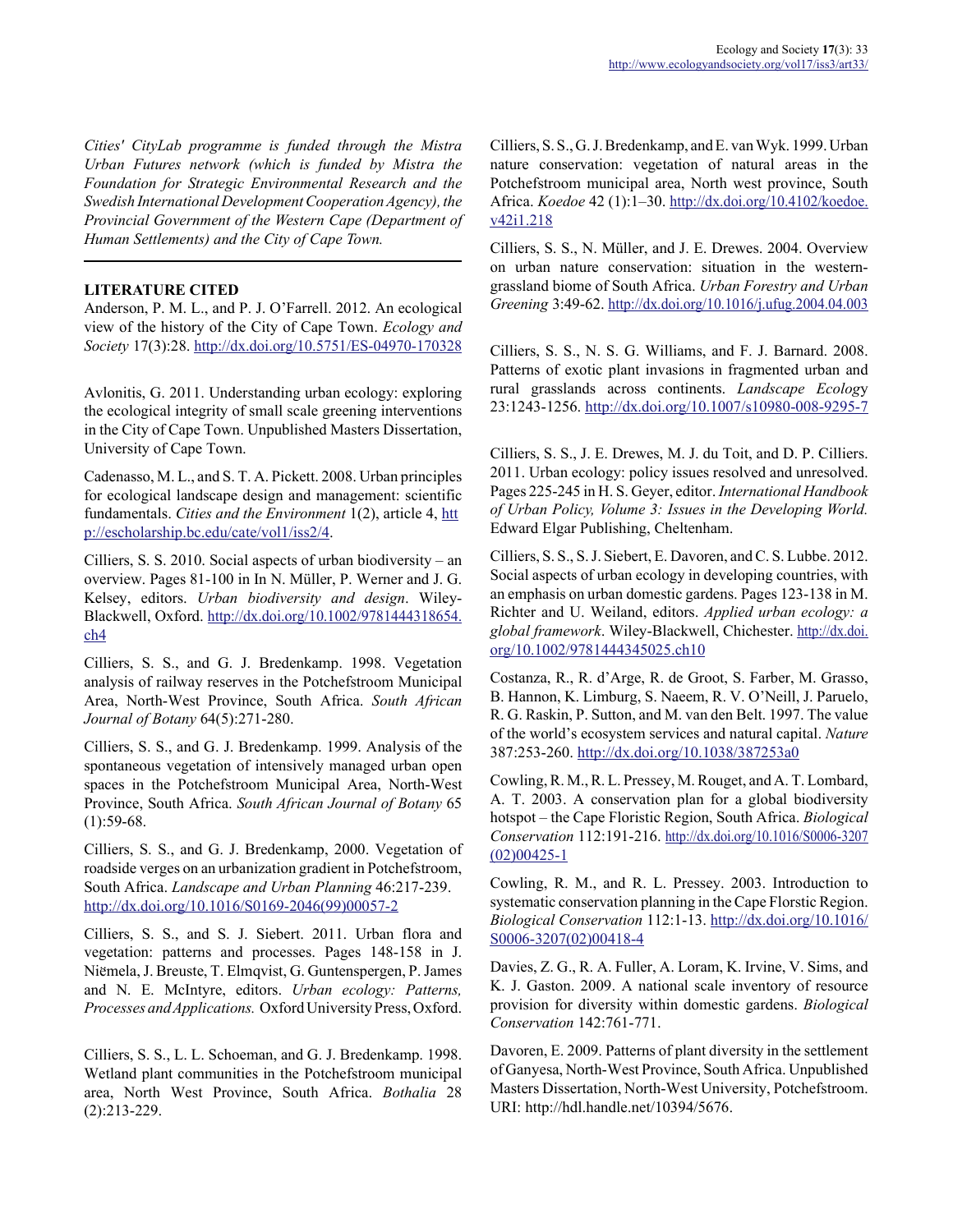De Wit, M. P., H. van Zyl, D. J. Crookes, J. N. Blignaut, T. Jayiya, V. Goiset and B. K. Mahumani. 2009. *Investing in Natural Assets. A Business case for the Environment in the City of Cape Town*. Report prepared for the City of Cape Town, Cape Town, South Africa, 18 August.

Dingaan, M. N. V., P. J. du Preez, and H. J. T. Venter. 2001. Riparian and wetland vegetation of natural open spaces in Bloemfontein, Free State. *South African Journal of Botany* 67 (2):294-302.

Drewes, J. E., and S. S. Cilliers. 2004. Integration of urban biotope mapping in spatial planning. *Town and Regional Planning* 47:15-29.

Dures, S. G., and G. S. Cumming. 2010. The confounding influence of homogenizing invasive species in a globally endangered and largely urban biome: Does habitat quality dominate avian biodiversity? *Biological Conservation* 143:768-777. http://dx.doi.org/10.1016/j.biocon.2009.12.019

Du Toit, M. J. 2009. Grassland ecology along an urban-rural gradient using GIS techniques in Klerksdorp, South Africa. Unpublished masters Dissertation. North-West University, Potchefstroom. URI: http://hdl.handle.net/10394/4197. http:// dx.doi.org/10.1016/j.sajb.2009.02.044

Du Toit, M. J., and S. S. Cilliers. 2011. Aspects influencing the selection of representative urbanization measures to quantify urban-rural gradients. *Landscape Ecology* 26:169-181. http://dx.doi.org/10.1007/s10980-010-9560-4

Egoh, B. N., B. Reyers, M. Rouget, and D. M. Richardson. 2011. Identifying priority areas for ecosystem service management in South African grasslands. *Journal of Environmental Management* 92(6):1642-1650. http://dx.doi.o rg/10.1016/j.jenvman.2011.01.019

Fry, G., B. Tress, and G. Tress. 2007. Integrative landscape research: facts and challenges. Pages 246-268 in J. Wu and R. J. Hobbs, editors. *Key topics in Landscape Ecology.* Cambridge University Press, New York. http://dx.doi.org/10. 1017/CBO9780511618581.015

Gaston, K. J., R. M. Smith, K. Thompson, and P. H. Warren. 2005a. Urban domestic gardens (II): experimental tests of methods for increasing biodiversity. *Biodiversity and Conservation* 14:395-413. http://dx.doi.org/10.1007/s10531-0 04-6066-x

Gaston, K. J., P. H. Warren, K. Thompson, and R. M. Smith. 2005b. Urban domestic gardens (IV): The extent of the resource and its associated features. *Biodiversity and Conservation* 14:3327-3349. http://dx.doi.org/10.1007/s1053 1-004-9513-9

Gelderblom, C. M., B. W. Van Wilgen, J. L. Nel, T. Sandwith, M. Botha, and M. Hauck. 2003. Turning strategy into action: implementing a conservation action plan in the Cape Floristic region. *Biological Conservation* 112:291-297. http://dx.doi.o rg/10.1016/S0006-3207(02)00399-3

Govender, N., W. S. W. Trollope, and B. W. Van Wilgen. 2006. Effect of fire season, fire frequency, rainfall and management on fire intensity in savanna vegetation in South Africa. *Journal of Applied Ecology* 43(4):748-758. http://dx.d oi.org/10.1111/j.1365-2664.2006.01184.x

Graham, M., and H. Ernstson. 2012. Comanagement at the fringes: examining stakeholder perspectives at Macassar Dunes, Cape Town, South Africa—at the intersection of high biodiversity, urban poverty, and inequality. *Ecology and Society* 17(3):34. http://dx.doi.org/10.5751/ES-04887-170334

Grobicki, A. M. W. 2001. Urban catchment management in a developing country: the Lotus River project, Cape Town, South Africa. *Water Science and Technology* 44(2):313-319.

Grobler, C. H., G. J. Bredenkamp, and L. R. Brown. 2002. Natural woodland vegetation and plant species richness of the urban open spaces in Gauteng, South Africa. *Koedoe* 45 (1):19-34. http://dx.doi.org/10.4102/koedoe.v45i1.13

Grobler, C. H., G. J. Bredenkamp, and L. R. Brown. 2006. Primary grassland communities of urban open spaces in Gauteng, South Africa. *South African Journal of Botany* 72:367-377. http://dx.doi.org/10.1016/j.sajb.2005.10.008

Hahs, A. K., and M. J. McDonnell. 2006. Selecting independent measures to quantify Melbourne's urban-rural gradient. *Landscape and Urban Planning* 78:435-448. http:// dx.doi.org/10.1016/j.landurbplan.2005.12.005

Hahs, A. K., M. J. McDonnell, and J. H. Breuste. 2009*a*. A comparative ecology of cities and towns: synthesis of opportunities and limitations. Pages 574-596 in M. J. McDonnell, A. K. Hahs, and J. Breuste, editors. *Ecology of cities and towns, a comparative approach*. Cambridge University Press, New York.

Hahs, A. K., M. J. McDonnell, M. K. McCarthy, P. A. Vesk, R. T. Corlett, B. A. Norton, S. E. Clemants, R. P. Duncan, K. Thompson, M. W. Schwartz, and N. S. G. Williams. 2009*b*. A global synthesis of plant extinction rates in urban areas. *Ecology Letters* 12:1165-1173. http://dx.doi.org/10.1111/j.14 61-0248.2009.01372.x

Hoffman, T. S. and M. Justin O'Riain. 2012. Monkey management: using spatial ecology to understand the extent and severity of human-baboon conflict in the Cape Peninsula, South Africa. *Ecology and Society* 17(3):13. http://dx.doi.org /10.5751/ES-04882-170313

Holmes, P. M., A. G. Rebelo, C. Dorse, and J. Wood. 2012. Can Cape Town's unique biodiversity be saved? Balancing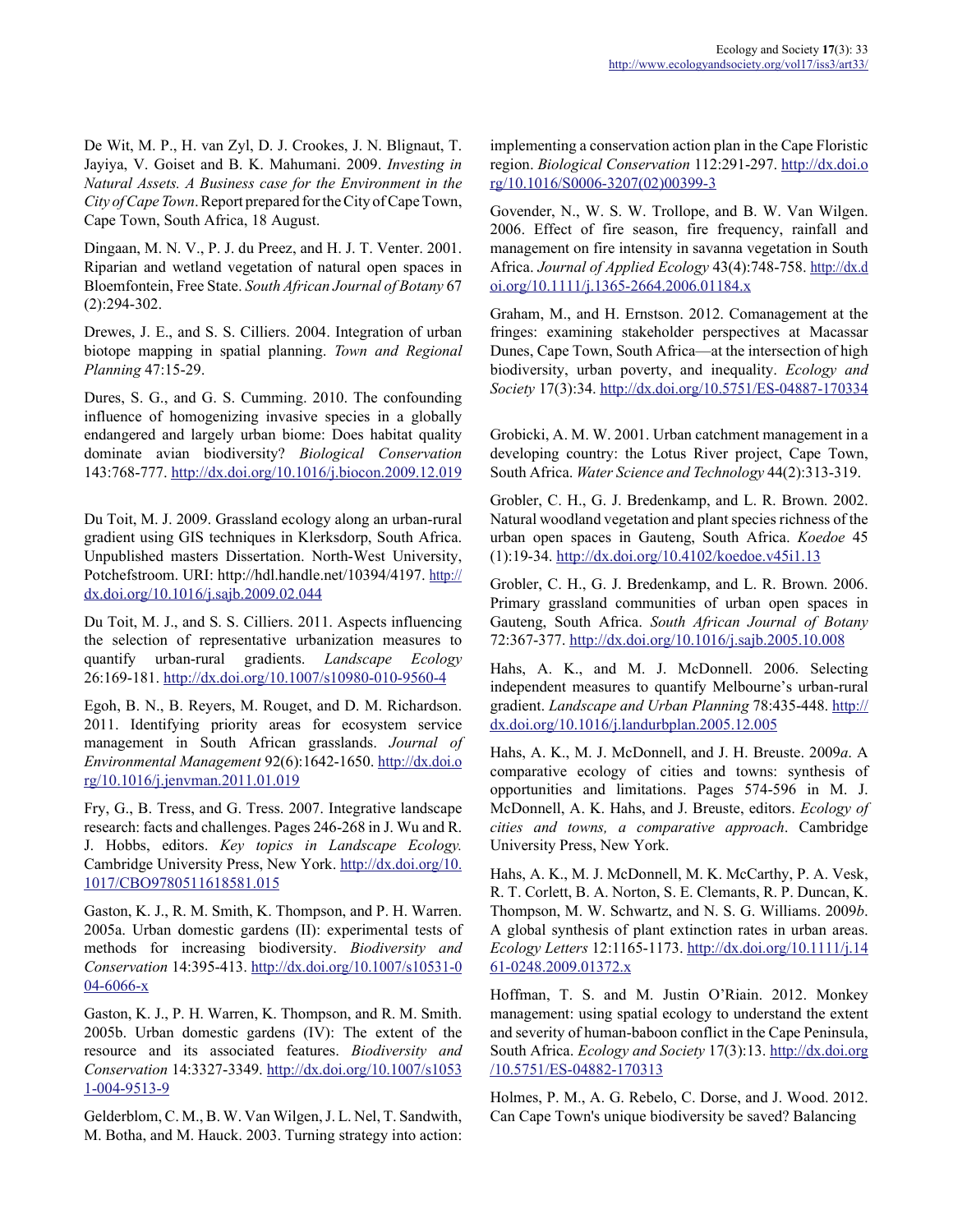conservation imperatives and development needs. *Ecology and Society* 17(2):28. http://dx.doi.org/10.5751/ES-04552-170228

Janse van Rensburg, J. P. 2010. Investigation of the microbial diversity and functionality of soil in fragmented South African grasslands along an urbanization gradient. Unpublished Masters Dissertation, North-West University, Potchefstroom.

Jonas, R. 2007. Epigeal arthropods along an urbanization gradient in Potchefstroom. Unpublished Masters Dissertation, North-West University, Potchefstroom. URI: http://hdl. handle.net/10394/1071.

Knight, A. T., A. Driver, R. M. Cowling, K. Maze, P. G. Desmet, A. T. Lombard, M. Rouget, M. A. Botha, A. F. Boshoff, J. G. Castley, P. S. Goodman, K. MacKinnon, S. M. Pierce, R. Sims-Castley, W. I. Stewart, and A. Von Hase. 2006. Designing systematic conservation assessments that promote effective implementation: best practice from South Africa. *Conservation Biology* 20(3):739-750. http://dx.doi.org/10.1111/ j.1523-1739.2006.00452.x

Knight, A. T., R. M. Cowling, M. Rouget, A. Balmford, A. T. Lombard, and B. M. Campbell. 2008. Knowing but not doing: Selecting priority conservation areas and the researchimplementation gap. *Conservation Biology* 22:610-617. http: //dx.doi.org/10.1111/j.1523-1739.2008.00914.x

Kuruneri-Chitepo, C., and C. M. Shackleton. 2011. The distribution, abundance and composition of street trees in selected towns of the Eastern Cape, South Africa. *Urban Forestry and Urban Greening* 10:247-254. http://dx.doi.org/1 0.1016/j.ufug.2011.06.001

Lubbe, C. S. 2011. Comparison of the urban domestic garden flora along a socioeconomic gradient in Potchefstroom. Unpublished Masters Dissertation, North-West University, Potchefstroom.

Lubbe, C. S., S. J. Siebert, and S. S. Cilliers. 2010. Political legacy of South Africa affects the plant diversity patterns of urban domestic gardens along a socio-economic gradient. *Scientific Research and Essays* 5(19):2900-2910.

Lubbe, C. S., S. J. Siebert, and S. S. Cilliers. 2011. Floristic analysis of domestic gardens in the Tlokwe City Municipality, South Africa. *Bothalia* 41(2):351-361.

Marzluff, J. M., E. Shulenberger, W. Endlicher, M. Alberti, G. Bradley, C. Ryan, U. Simon, and C. ZumBrunnen. editors. 2008. *Urban ecology – an international perspective on the interaction between humans and nature.* Springer, New York.

Mathieu, R., C. Freeman, and J. Aryal. 2007. Mapping private gardens in urban areas using object-oriented techniques and very high –resolution satellite imagery. *Landscape and Urban Planning* 81:179-192. http://dx.doi.org/10.1016/j.landurbplan .2006.11.009

McConnachie, M. M. and C. M. Shackleton. 2010. Public green space inequality in small towns in South Africa. *Habitat International* 34:244-248. http://dx.doi.org/10.1016/j.habitati nt.2009.09.009

McConnachie, M. M., C. M. Shackleton, and G. K. McGregor. 2008. The extent of public green space and alien plant species in 10 small towns of the Sub-Tropical thicket biome, South Africa. *Urban Forestry and Urban Greening* 7:1-13. http://dx .doi.org/10.1016/j.ufug.2007.12.003

McDonnell, M. J. 2011. The History of Urban Ecology – An Ecologist's Perspective. Pages 5-13 in J. Niëmela, J. Breuste, T. Elmqvist, G. Guntenspergen, P. James and N. E. McIntyre, editors. *Urban ecology: Patterns, Processes and Applications.* Oxford University Press, Oxford.

McDonnell, M. J., and S. T. A. Pickett. 1990. Ecosystem structure and function along urban-rural gradients: an unexploited opportunity for ecology. *Ecology* 71 (4):1232-1237. http://dx.doi.org/10.2307/1938259

McKinney, M. L., and J. L. Lockwood. 1999. Biotic homogenizaton: a few winners replacing many losers in the next mass extinction. *Trends in Ecology and Evolution* 14:450-453. http://dx.doi.org/10.1016/S0169-5347(99)01679-1

Molebatsi, L. 2011. An assessment of the useful plant diversity in homegardens and communal land of Tlhakgameng, North-West. Unpublished Masters Dissertation, North-West University, Potchefstroom.

Molebatsi, L., S. J. Siebert, S. S. Cilliers, C. S. Lubbe, and E. Davoren. 2010. The Tswana tshimo: A homegarden system of useful plants with a particular layout and function. *African Journal of Agricultural Research* 5(21):2952-2963.

O'Farrell, P. J., P. M. L. Anderson, D. C. Le Maitre, and P. M. Holmes. 2012. Insights and opportunities offered by a rapid ecosystem service assessment in promoting a conservation agenda in an urban biodiversity hotspot. *Ecology and Society* 17(3): 27. http://dx.doi.org/10.5751/ES-04886-170327

Pauw, A., and K. Louw. 2012. Urbanization drives a reduction in functional diversity in a guild of nectar-feeding birds. *Ecology and Society* 17(2):27. http://dx.doi.org/10.5751/ES-0 4758-170227

Petersen, L. M., E. J. Moll, R. Collins, and M. T. Hockings. 2012. Development of a compendium of local, wild-harvested species used in the informal economy trade, Cape Town, South Africa. *Ecology and Society* 17(2):26. http://dx.doi.org/10.5751/ ES-04537-170226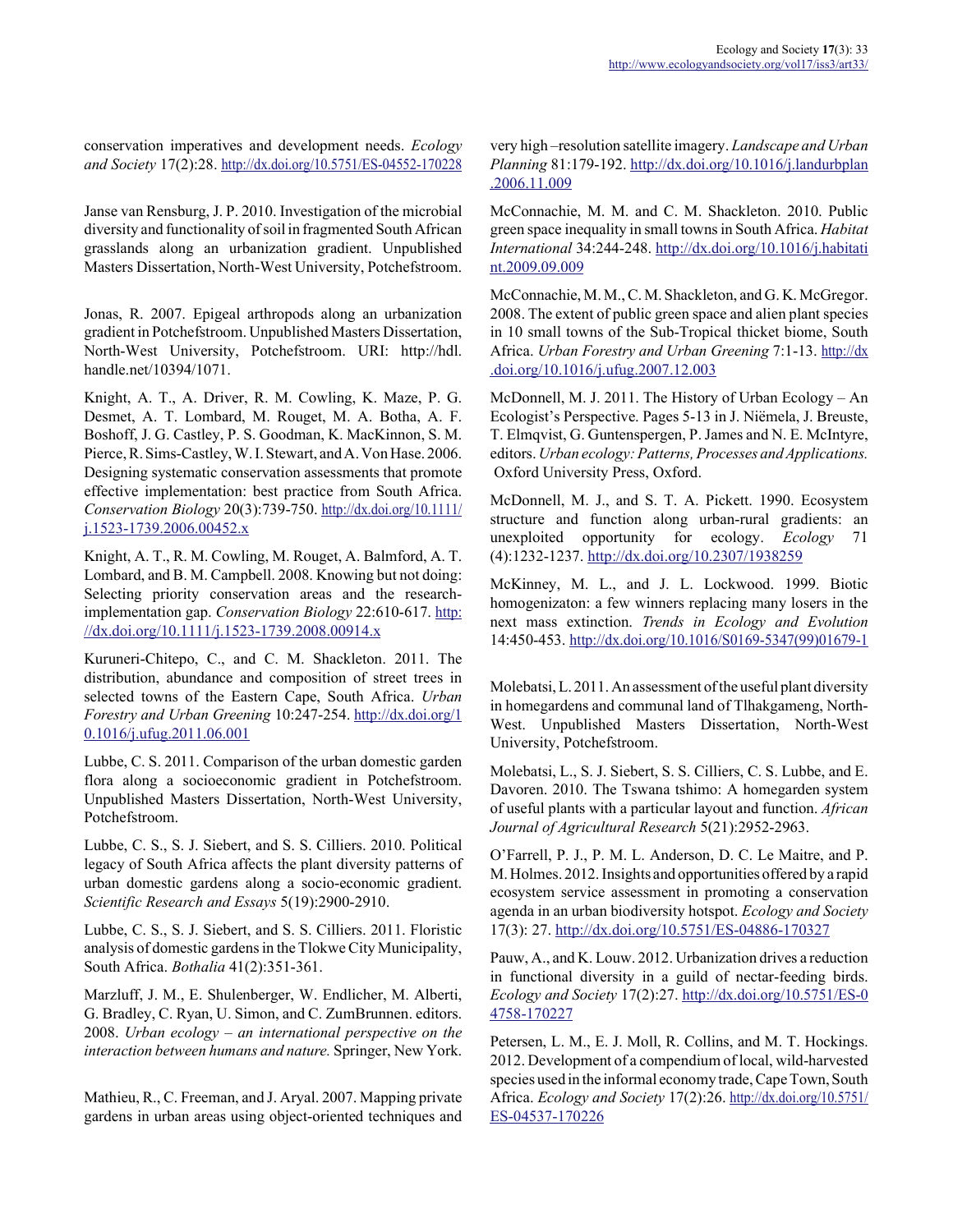Pollard, S., H. Biggs, and D. Du Toit. 2008. Towards a socialecological systems view of the Sand River Catchment. South Africa: A resilience analysis of the socio-ecological system. Water Research Commision (WRC) South Africa Report No TT 364/08.

Poynton, J. C., and D. C. Roberts. 1985. Urban open space planning in South Africa: a biogeographical perspective. *South African Journal of Science* 81:33-37.

Pryke, J. S., and M. J. Samways. 2009. Recovery of invertebrate diversity in a rehabilitated city landscape mosaic in the heart of a biodiversity hotspot. *Landscape and Urban Planning* 93:54-62. http://dx.doi.org/10.1016/j.landurbplan.2 009.06.003

Rebelo, A. G., P. M. Holmes, C. Dorse, and J. Wood. 2011. Impacts of urbanization in a biodiversity hotspot: conservation challenges in Metropolitan Cape Town. *South African Journal of Botany* 77:20-35. http://dx.doi.org/10.1016/j.sajb.2010.04.006

Ridd, M. K. 1995. Exploring a V-I-S (Vegetation, Impervious surface, Soil) model for urban ecosystem analysis through remote sensing: comparative anatomy for cities. *International Journal of Remote Sensing* 16(12):2165-2185. http://dx.doi.o rg/10.1080/01431169508954549

Roberts, D. C. 1993. The vegetation ecology of municipal Durban. Floristic classification. *Bothalia* 23(2):271-326.

Roberts, D. C. 2001. Using the development of an environmental management system to develop and promote a more holistic understanding of urban ecosystems in Durban, South Africa. Pages 384-398 in A. R. Berkowitz, C. H. Nilon and K. Hollweg, editors. *Urban Ecosystems, a new frontier for science and education*. Springer, New York. http://dx.doi. org/10.1007/0-387-22615-X\_24

Roberts, D. C. 2008. Thinking globally, acting locally – institutionalizing climate change at the local government level in Durban, South Africa. *Environment & Urbanization* 20 (2):521-537. http://dx.doi.org/10.1177/0956247808096126

Roberts, D. C. 2010. Prioritizing climate change adaptation and local level resilience in Durban, South Africa. *Environment & Urbanization* 22(2):397-413.

Roberts, D. C., and N. Diederichs. 2002. Durban's Local Agenda 21 programme: tackling sustainable development in a post-apartheid city. *Environment & Urbanization* 14 (1):189-201.

Roberts, D. C., R. Boon, P. Croucamp, and M. Mander. 2005. Resource economics as a tool for open space planning in Durban, South Africa. Pages 44-48 in T. Tryzna, editor. *The Urban Imperative, urban outreach strategies for protected areas agencies.* California Institute of Public Affairs, Sacramento.

Roberts, D. C., R. Boon, N. Diederichs, E. Douwes, N. Govender, A. McInnes, C. McLean, S. O'Donoghue, and M. Spires. 2011. Exploring ecosystem-based adaptation in Durban, South Africa: "learning-by-doing" at the local government coal face. *Environment & Urbanization* 24  $(1):1-29.$ 

Robinson, N. A. (editor). 1993. *Agenda 21: Earth's Action Plan*. IUCN environmental policy and law paper no.027. Oceana Publications. New York, New York. U.S.A.

Rouget, M., D. M. Richardson, and R. M. Cowling. 2003. The current configuration of protected areas in the Cape Floristic Region, South Africa – reservation bias and representation of biodiversity patterns and processes. *Biological Conservation* 112:129-145. http://dx.doi.org/10.1016/S0006-3207(02)00396-8

Savard, J. L., P. Clergeau, and G. Mennechez. 2000. Biodiversity concepts and urban ecosystems. *Landscape and Urban Planning* 48:131-142. http://dx.doi.org/10.1016/S0169 -2046(00)00037-2

Seppings, K., J. Cooke, and D. C. Roberts. 1995. The openspace system of Durban and challenges to urban conservation in the new South Africa. *Land Contamination and Reclamation* 3:1-10.

Smith, R. M., P. H. Warren, K. Thompson, and K. J. Gaston. 2006*a*. Urban domestic gardens (VI): Environmental correlates on invertebrate species richness. *Biodiversity and Conservation* 15:2415-2438. http://dx.doi.org/10.1007/s1053 1-004-5014-0

Smith, R. M., K. J. Gaston, P. H. Warren, and K. Thompson. 2006b. Urban domestic gardens (VIII): Environmental correlates on invertebrate abundance. *Biodiversity and Conservation* 15:2515-2545. http://dx.doi.org/10.1007/s1053 1-005-2784-y

Sukopp, H. 1998. Urban Ecology – scientific and practical aspects. Pages 3-16 in J. Breuste, H. Feldmann and O. Uhlmann, editors. *Urban Ecology.* Springer, Berlin, Springer.

Sukopp, H., and S. Weiler. 1988. Biotope mapping and nature conservation strategies in urban areas in the Federal Republic of Germany. *Landscape and Urban Planning* 15:39-58. http: //dx.doi.org/10.1016/0169-2046(88)90015-1

TEEB (The Economics of Ecosystems and Biodiversity). 2011. TEEB Manual for Cities – Ecosystem services in urban management. Available at: www.teebweb.org

Tennent, J., and C. T. Downs. 2008. Abundance and home ranges of feral cats in an urban conservancy where there is supplemental feeding: a case study from South Africa. *African Zoology* 43(2):218-229. http://dx.doi.org/10.3377/1562-7020 -43.2.218